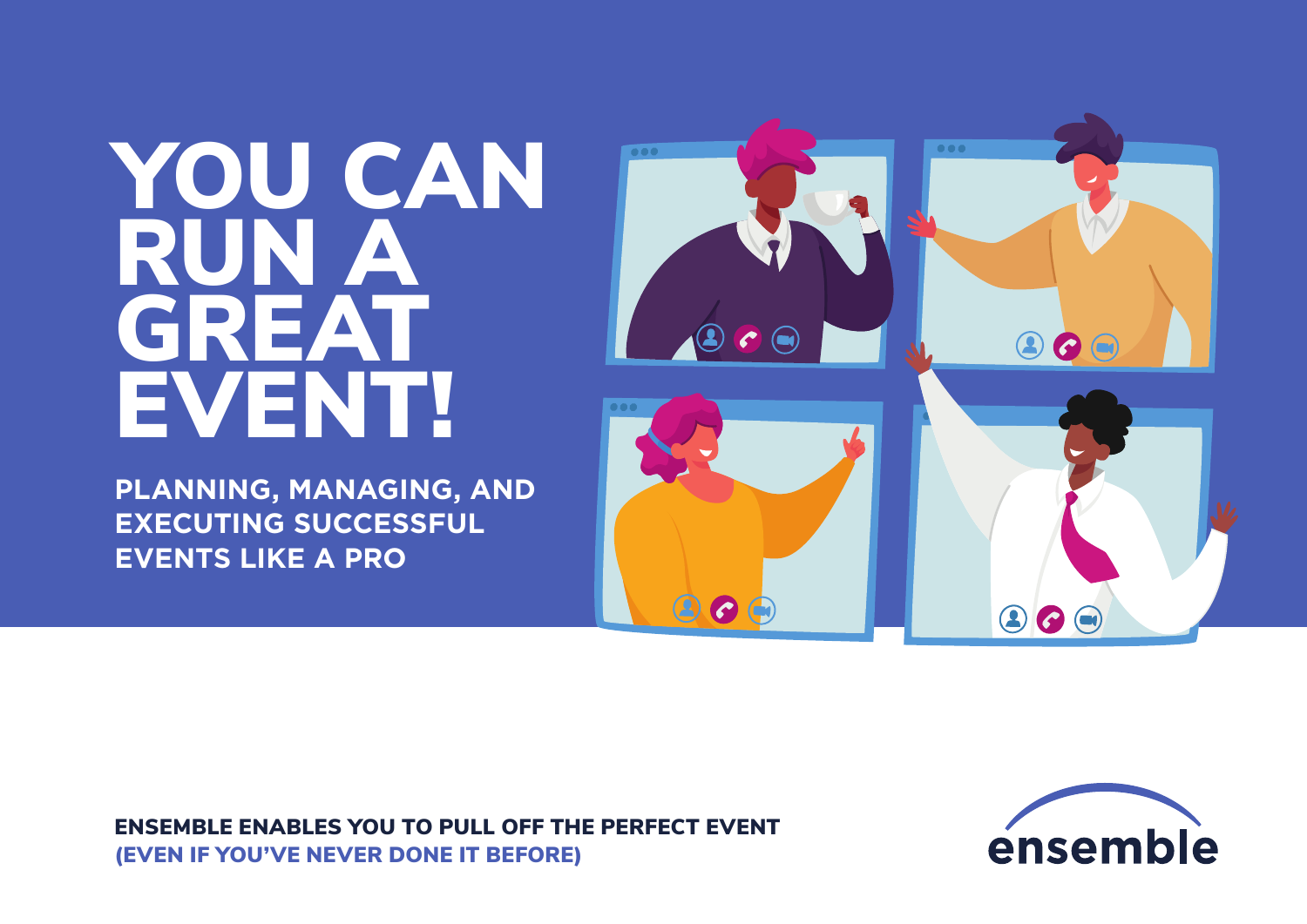

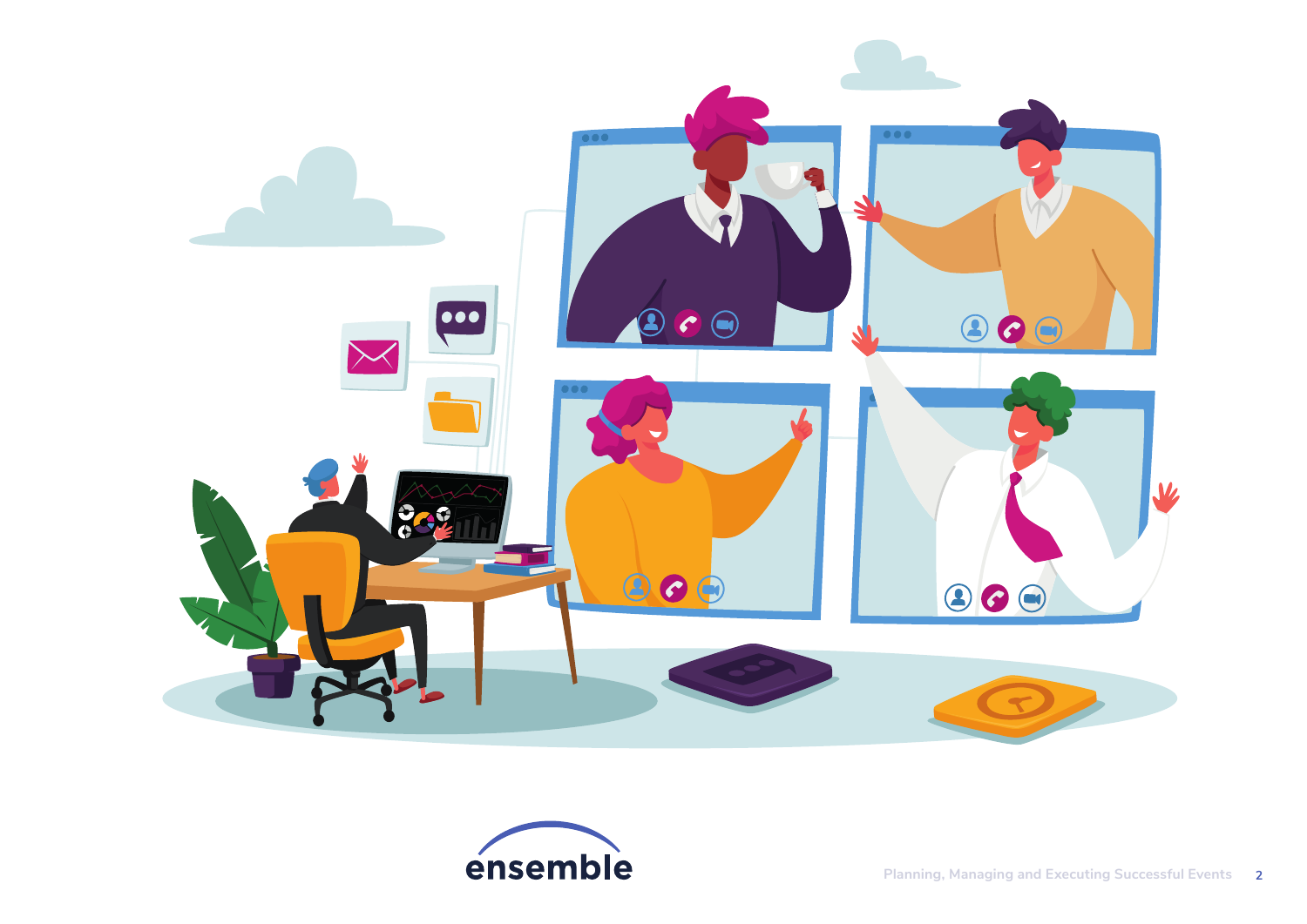### TABLE OF CONTENTS

| <b>EXECUTIVE SUMMARY</b>                                                        | 4  |
|---------------------------------------------------------------------------------|----|
| Section 1: How do you manage a successful event?                                | 5  |
| How do you succeed at something you've never done before?                       | 6  |
| "What have I gotten myself into?"                                               | 7  |
| Event planning challenge: four dreaded words: "We need your help"               | 8  |
| Even the smallest events need TLC                                               | 9  |
| Event planning challenge: managing the event with paper, email, and Google docs |    |
| won't get the job done                                                          | 10 |
| Event planning challenge: "Wait  I need to communicate with my guests?"         | 11 |
| What goes into a successful event?                                              | 12 |
| Event planning challenge: "What can we do to make our next event even better?"  | 13 |
| Section 2: Technology offers a better way                                       | 14 |
| Event management made easy - and effective                                      | 15 |
| Create: not just a step in the right direction: a turbocharged head start       | 16 |
| Manage: execute a flawless event, without breaking a sweat                      | 18 |
| Engage: give them all the information they need, every step of the way          | 18 |
| Discover: gain powerful insights to measure your success                        | 19 |
| Section 3: Make the right choice, and make your next event a success            | 20 |
| The future of event management, delivered today                                 | 21 |
| About Ensemble                                                                  | 22 |

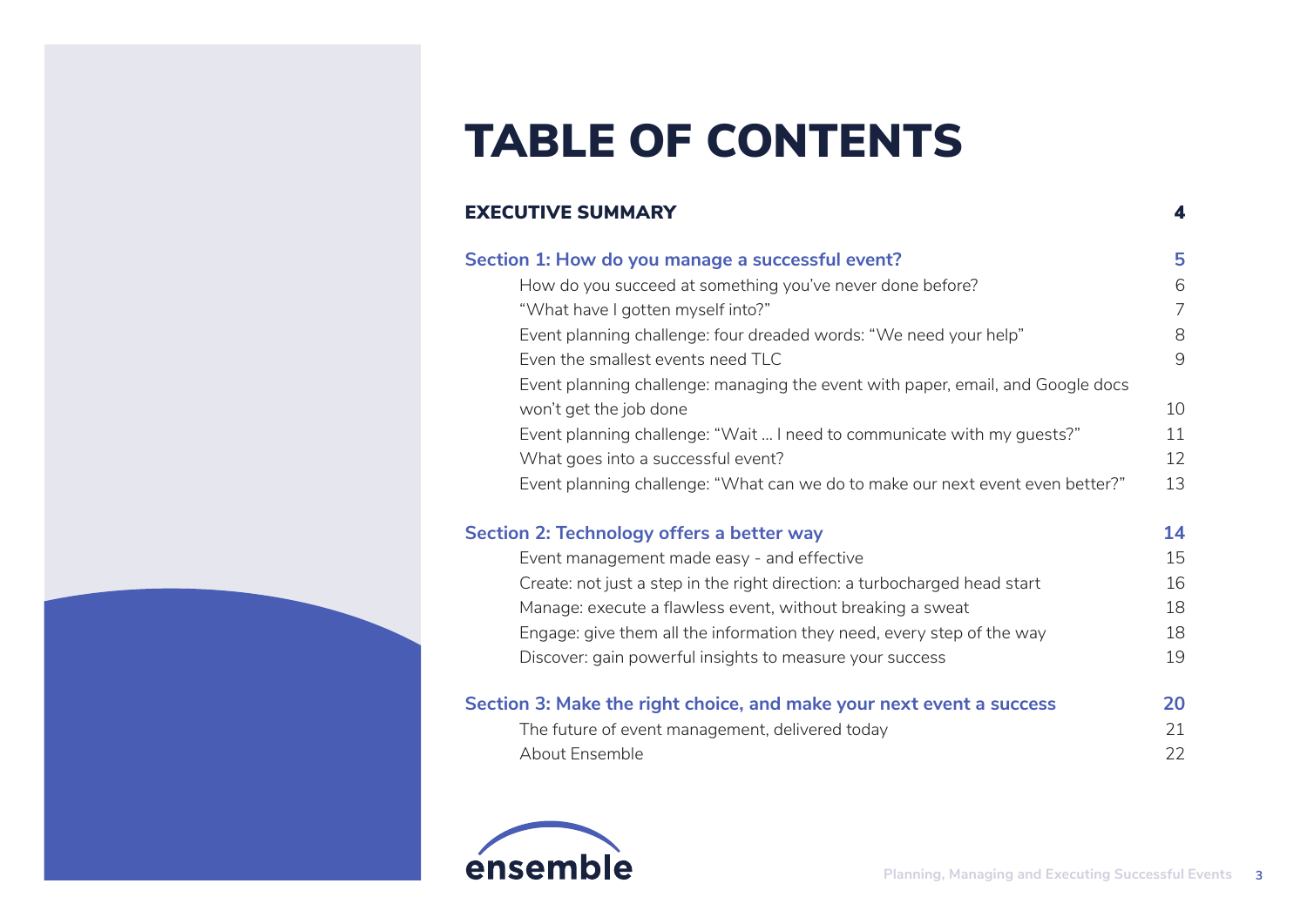### **EXECUTIVE SUMMARY**

**Today, the people called on to organise and manage events often do not have special event management expertise. They have other, full-time busy jobs. They're likely to be busy professionals who, for some reason or another, suddenly inherited some type of event - we call it the "hot potato moment"-and now need to make sure it's a success.**

Most new event owners are willing to do all they can, but unfortunately, even traits such as enthusiasm, organisation, and attention to detail aren't enough to overcome their lack of experience.

It's not their fault, but they simply don't know all the steps that are required to pull off a truly great event. Managing a series of customer conferences, quarterly one-day regional sales meetings, or a monthly meeting with donors is a whole new experience for them.

While there are many challenges to organising a great event, there are proven ways to overcome them, including the use of innovative event management applications to streamline and simplify the effort.

This eBook will describe many of the challenges facing marketing managers, sales administrators, HR professionals, fundraisers, and others when they take on the task of managing an important event. It will also highlight how an event management solution built specifically for those people can help manage those challenges and deliver a highly memorable, successful event.

Ensemble enables anyone to pull off the perfect event.

?

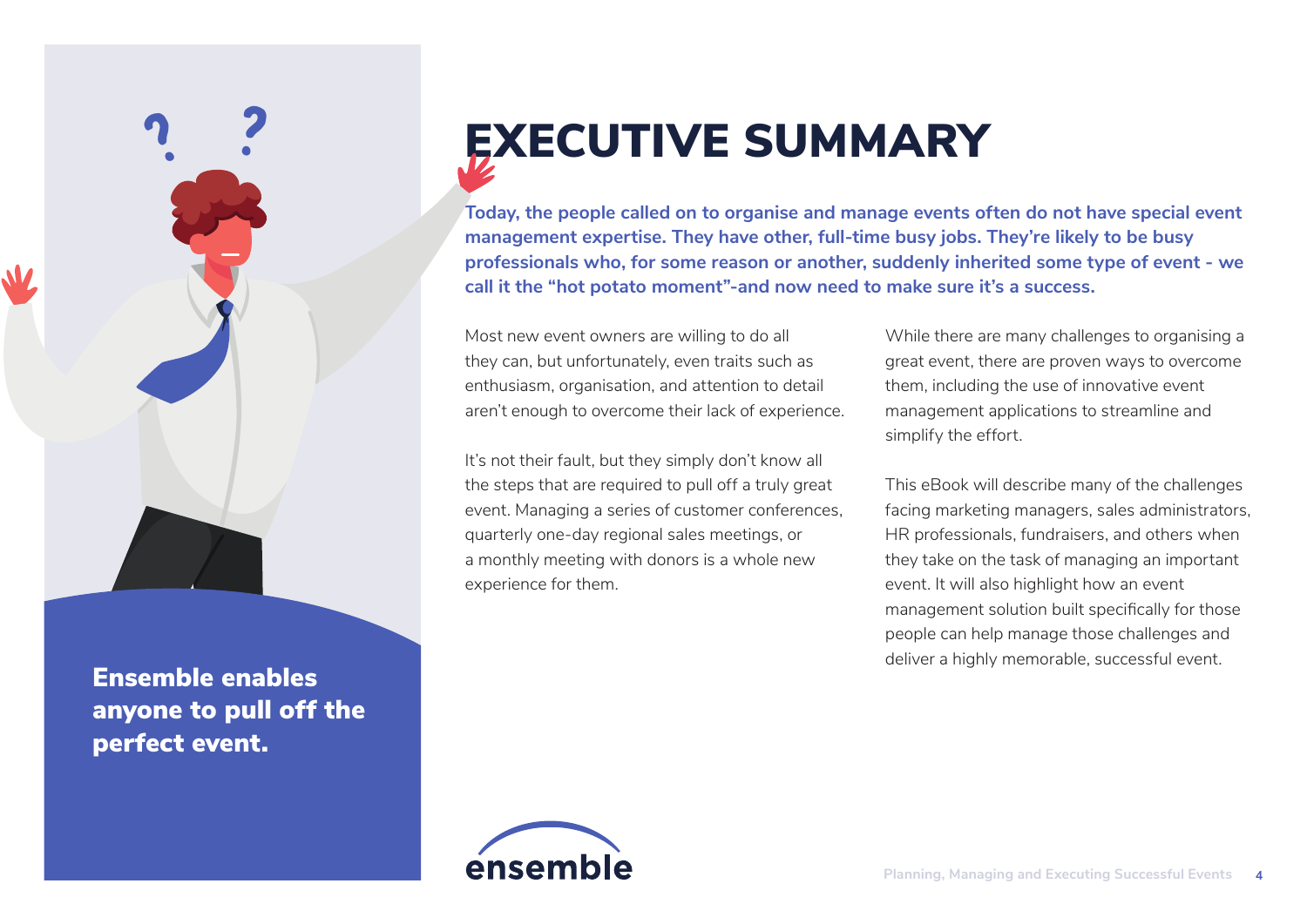### SECTION 1: HOW DO YOU MANAGE A SUCCESSFUL EVENT?

**Even the best of intentions are no match for a lack of event planning experience. Unfortunately, many events are not as successful as they could have been if first-time managers had a better plan - and the right technology.**

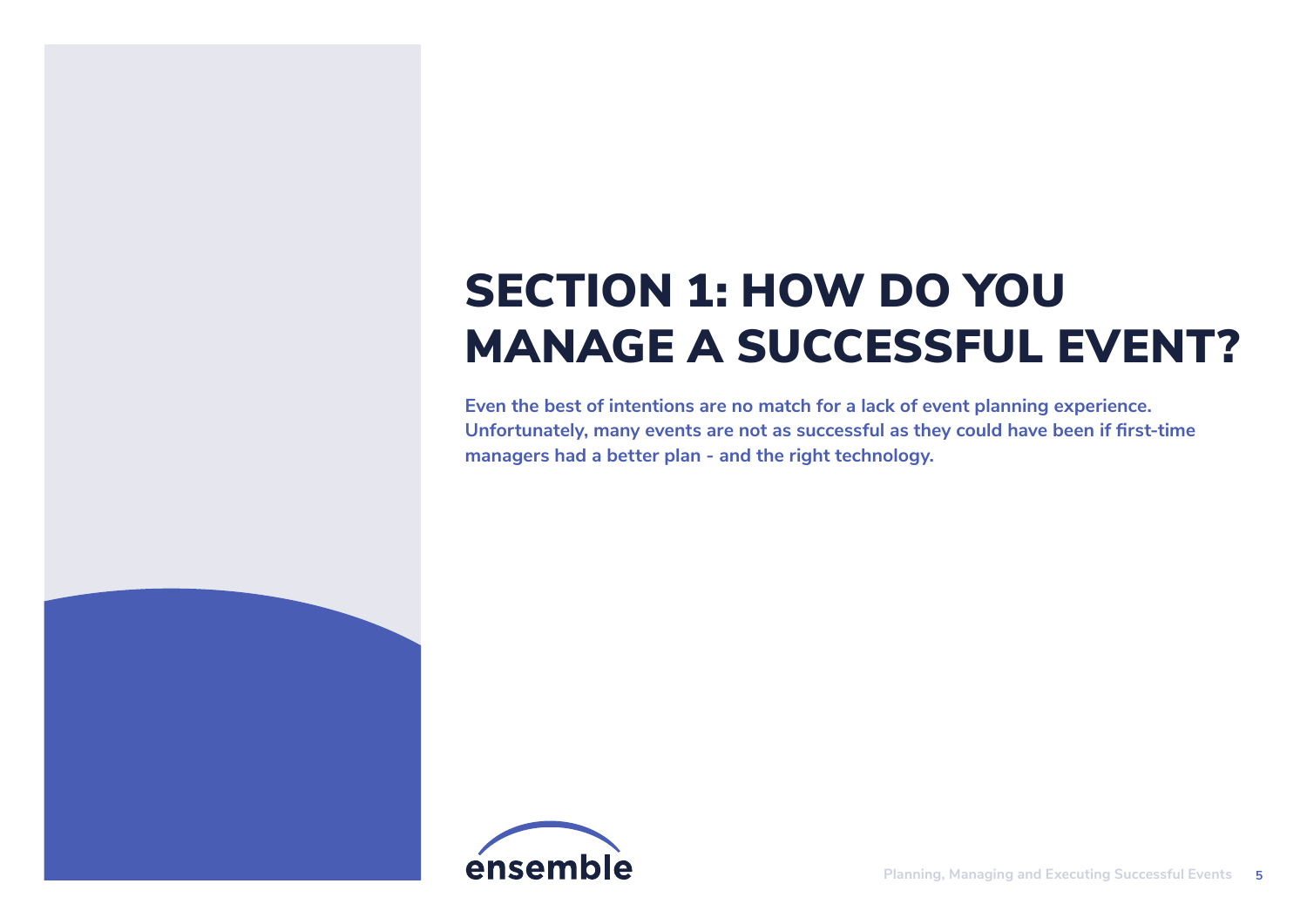### HOW DO YOU SUCCEED AT SOMETHING YOU'VE NEVER DONE BEFORE?

**Imagine if you worked as a software engineer for a large technology company, and one day, you get a call from the accounting department where they tell you:** 

**"We need you to take over our entire tax planning and preparation process. You seem like a hard-working, well-organised professional, and we think you'll be really good at this kind of work, even though you don't have any accounting experience. You'll have to take this on in addition to your normal engineering job, and it's really important, so don't mess it up. Don't worry though; you should be fine."**

**Wait, what?** 

?

Many companies

?

 $\mathbf{?}$ 

something anyone

perceive event

planning as

can do.

With almost any other task, this type of scenario would be instantly regarded as laughable, if not completely absurd. Yet for some reason, many organisations perceive event planning and management as something "anyone can do," even without any previous experience. Unfortunately, this is a fate that tends to fall on sales admins, marketing managers, community volunteers, and HR staff.

Worse, many seem to think that this effort can be tacked on to an employee's current workload, as if planning a high-profile event is something anyone can all do in their spare time. Even when it's the case of an individual volunteering to help, for example, hosting a local civic group or a quarterly business lunch for the local chamber of commerce - underestimating the amount of work required instantly puts the success of the event at risk.

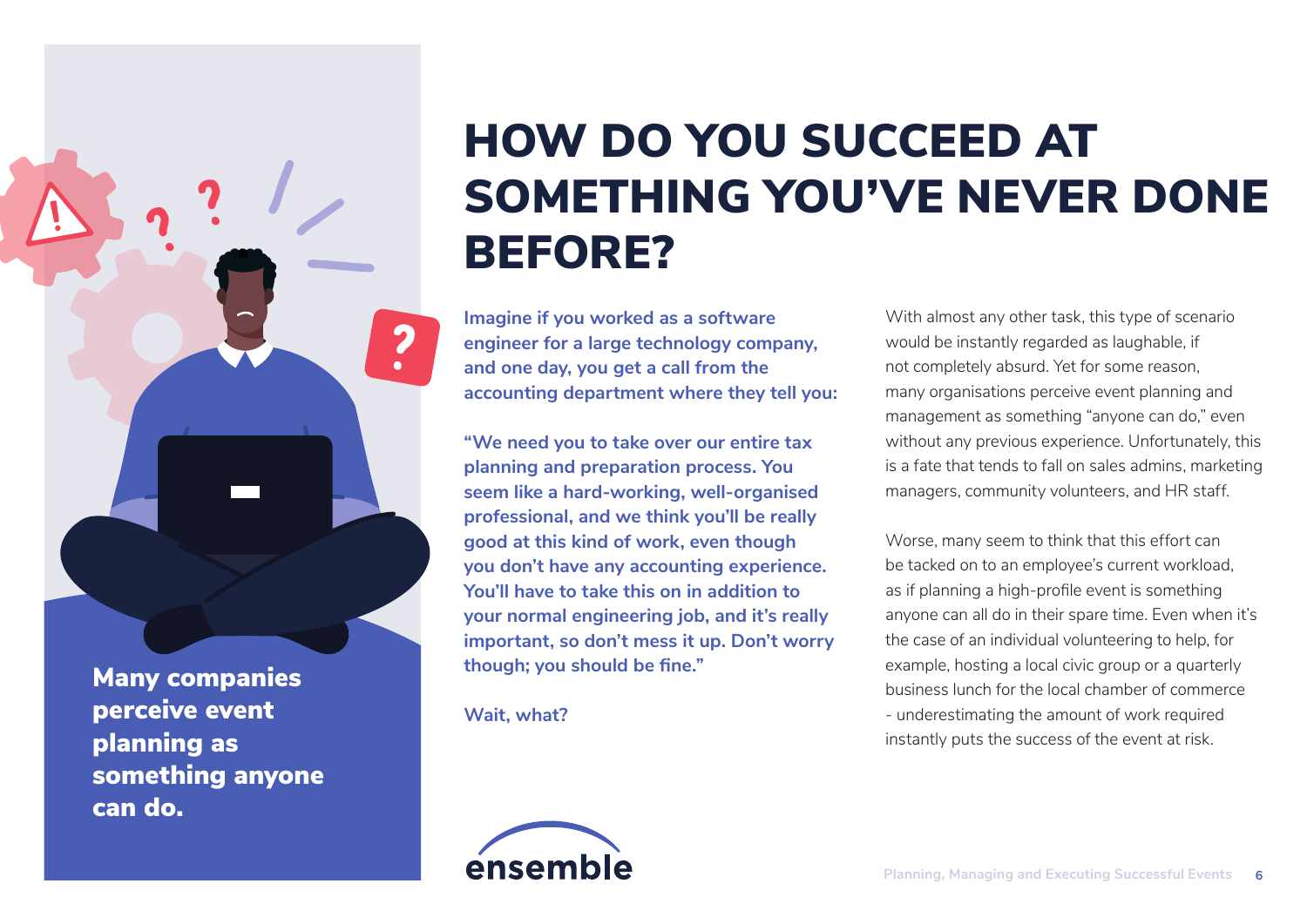### "WHAT HAVE I GOTTEN MYSELF INTO?"

**Whether they're asked by a boss or bravely step up to take on the assignment themselves, the vast majority of people embrace the task of creating events with enthusiasm, passion, and even excitement. Let's do this!**

Yet too often, they quickly realise they're in over their heads. Despite their willingness to "give it a shot," most first-time event planners find themselves wondering:

- How do I get started?
- Do I have time to take on the extra work?
- What are the secrets to planning a great event?
- Are there any best practices I can take advantage of to make my event even better?
- What happens if I miss something?
- Is there an app that can help?
- Worst of all: What happens if I really mess this up? (Gulp)

All of these are valid concerns and demonstrate one simple fact: planning and executing a great event might not be as easy as they thought when they eagerly stepped-up to take on the task.



How do I get started?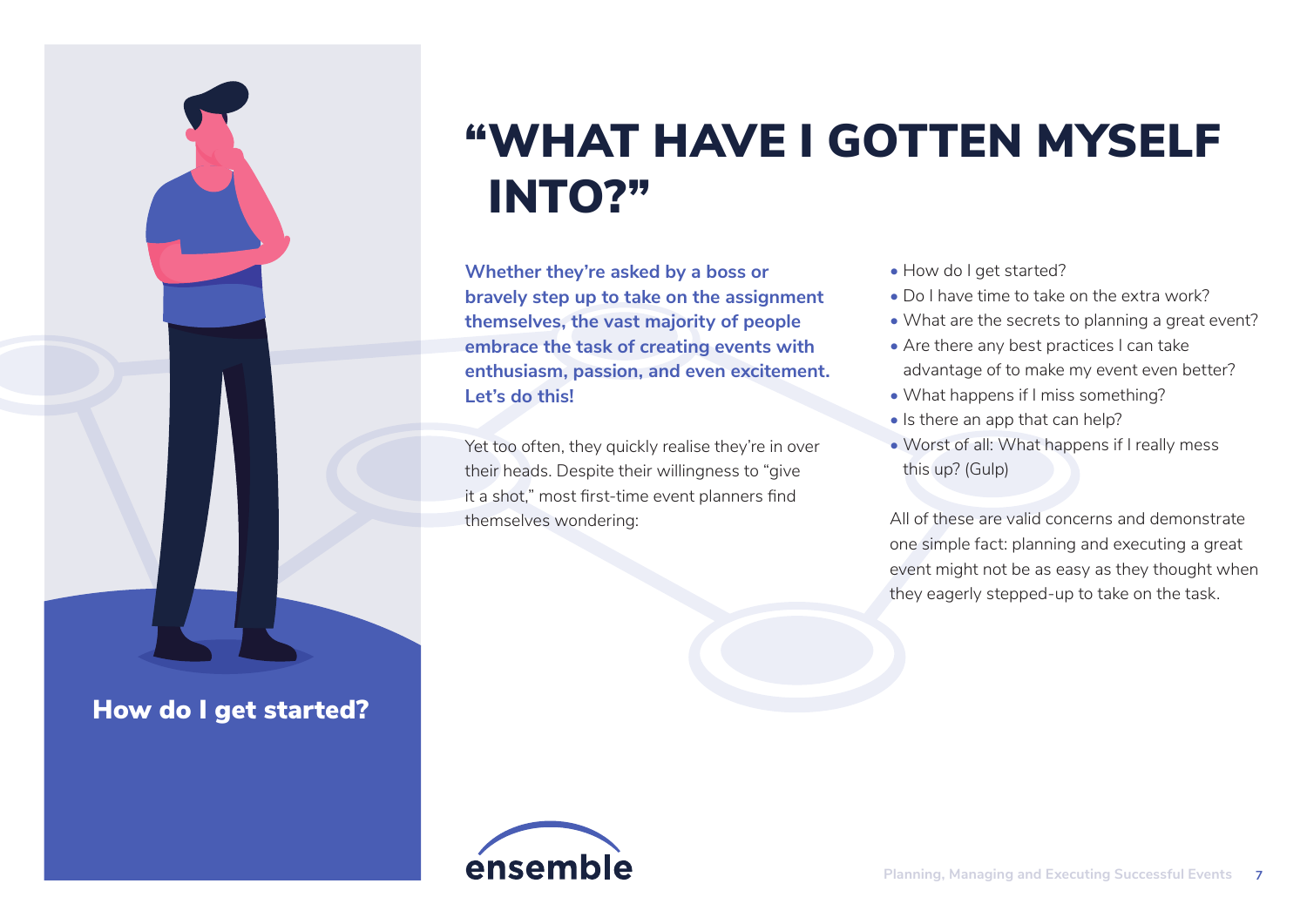### FOUR DREADED WORDS: "WE NEED YOUR HELP"

**Tom is a busy marketing director at a small software company. In his primary role, Tom is responsible for product and content marketing, but Tom's boss just asked him to help plan a series of regional networking events for customers.** 

Tom quickly recognised the potential value of events like these a great way to retain the loyalty of customers and enlist their help as references. But he had never done anything like this before. He expressed some concerns related to his workload and whether or not he could pull this off successfully.

His boss made it sound easy - it will be a piece of cake! - and convinced Tom that it would only take a little extra time. Despite his reservation, he agreed to help.



 $2.2$ <br> $2.2$ <br> $2.2$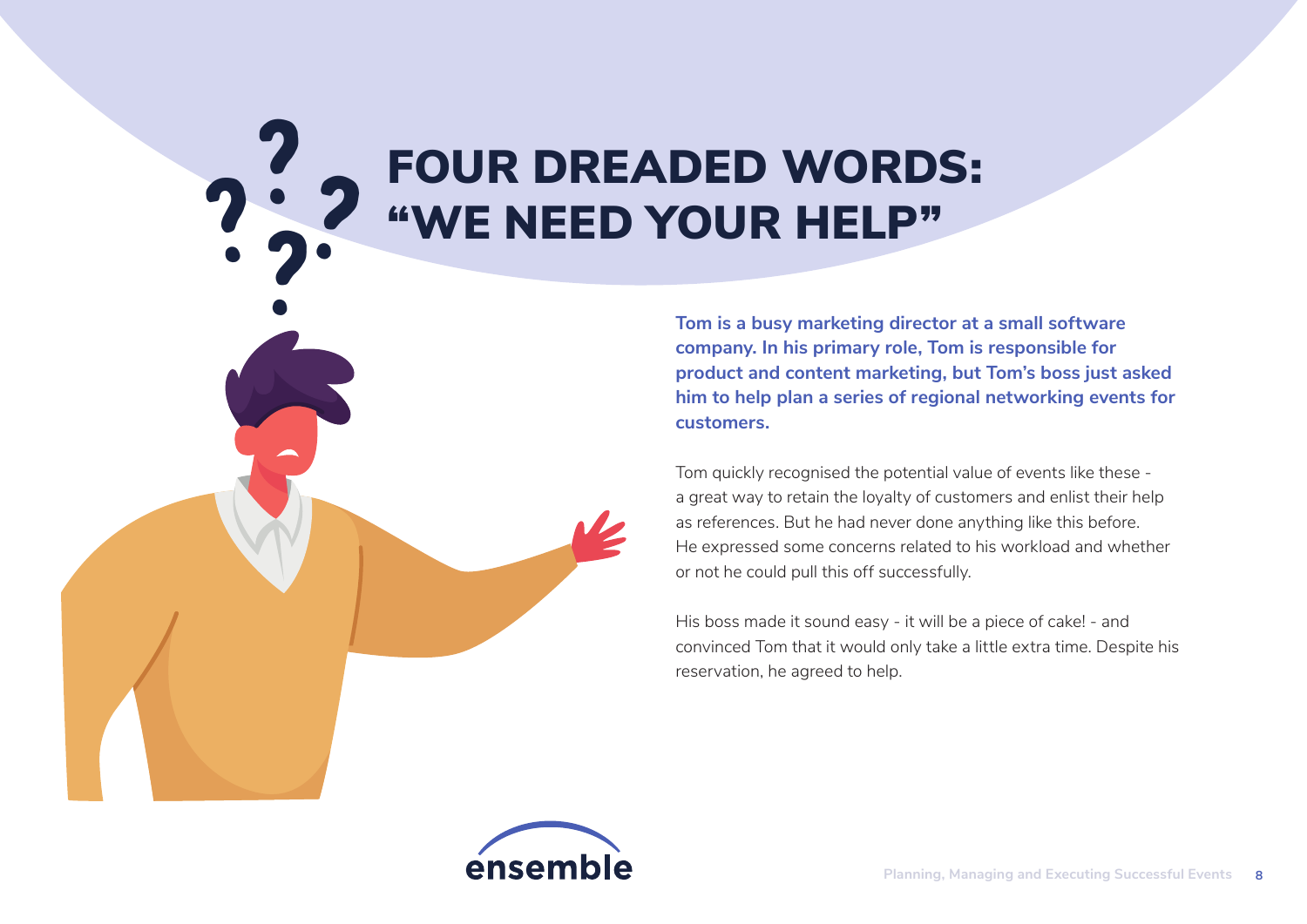| WORKSHOP                   |
|----------------------------|
|                            |
| <b>SALES MEETING TO DO</b> |
| IV.                        |
|                            |
|                            |
|                            |
|                            |

Smaller events can be hard to manage.

### EVEN THE SMALLEST EVENTS NEED TLC

**When most people hear the phrase, "event planning," they probably think of large, complex events such as annual shareholder meetings, large customer conferences, or company-wide gatherings that extend over several days.**

Chances are that these traditional corporate events will fall under the domain of a professional event manager. Yet there are many smaller events that pop up on a regular basis and still need careful planning and execution.

#### **These can include:**

- Quarterly sales or marketing kickoff meetings
- Regional, field-based presentations or product demos
- "Thought leadership" days, featuring industry speakers
- Training sessions and educational workshops
- Sales meetings
- Local business chapter events
- Chamber of Commerce meetings or networking sessions
- Religious, civic, or school group meetings
- Charitable fundraising events
- Team gatherings

When individuals attempt to manage these kinds of events themselves, they could risk missing critical steps in the process.

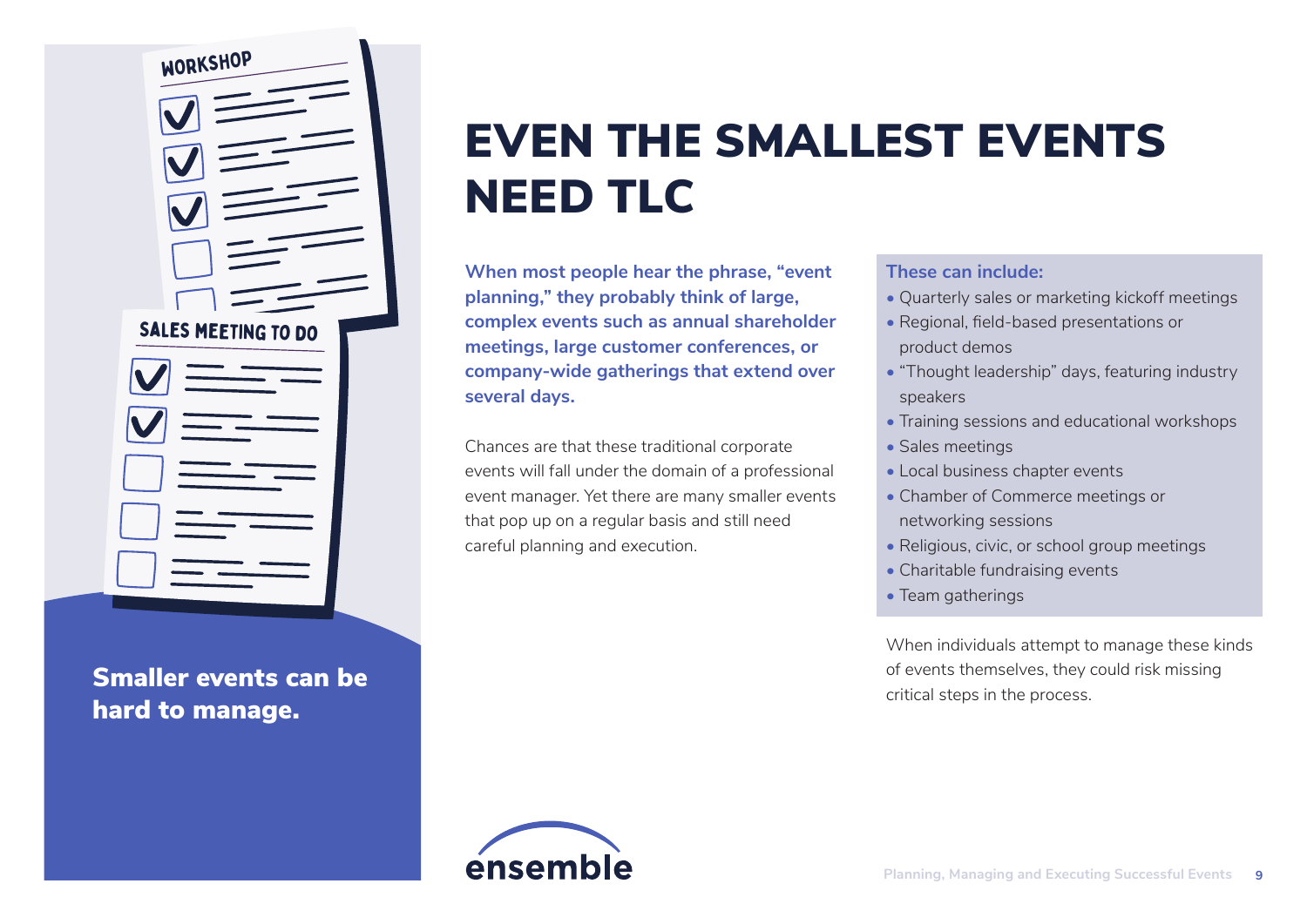### MANAGING THE EVENT WITH PAPER, EMAIL, AND GOOGLE DOCS WON'T GET THE JOB DONE

**Judith is on the board of her local Chamber of Commerce and volunteered to help plan this quarter's "Shining Star" business lunch. Even though it's only a two-hour event, it features several different award winners, speakers, and even a surprise presentation.**

Judith originally thought she could build the agenda from her notes and then email invitations to all the guests. But things quickly spiralled out of control as various speakers requested different time slots, and she struggled to track exactly how many guests would attend and keep everyone up-to-speed on changes to the agenda. Just today, a miscommunication led to one of the most prominent "Shining Star" recipients dropping out.

Not a great approach for what should have been an "easy" event! Shouldn't there be a better way to create and manage agendas?



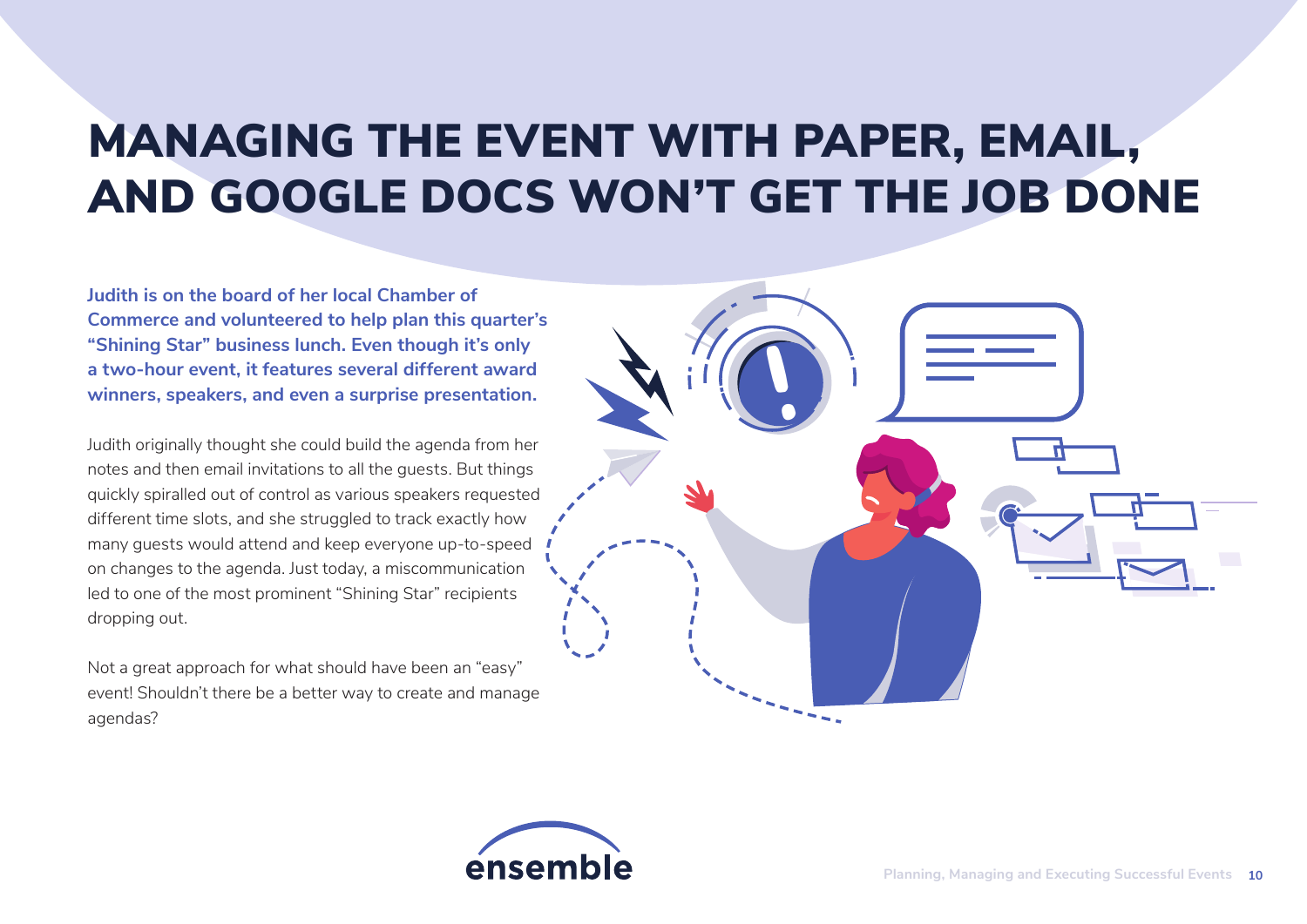### "WAIT … I NEED TO COMMUNICATE WITH MY GUESTS?"



**Zach is a busy sales rep looking to organise a web-based lunch-and-learn event for prospective customers in his region. This event will feature a prominent financial services expert who will speak on a topic that Zach believes will be appealing to his top prospects.**

He's right: The event is extremely popular, raising lots of interest and questions from the invited guests. As might be expected, many of these questions are similar.

Zach finds that he is spending too much time each day responding individually to the same questions. He wishes he had a more efficient way to communicate with all attendees before kicking off the event.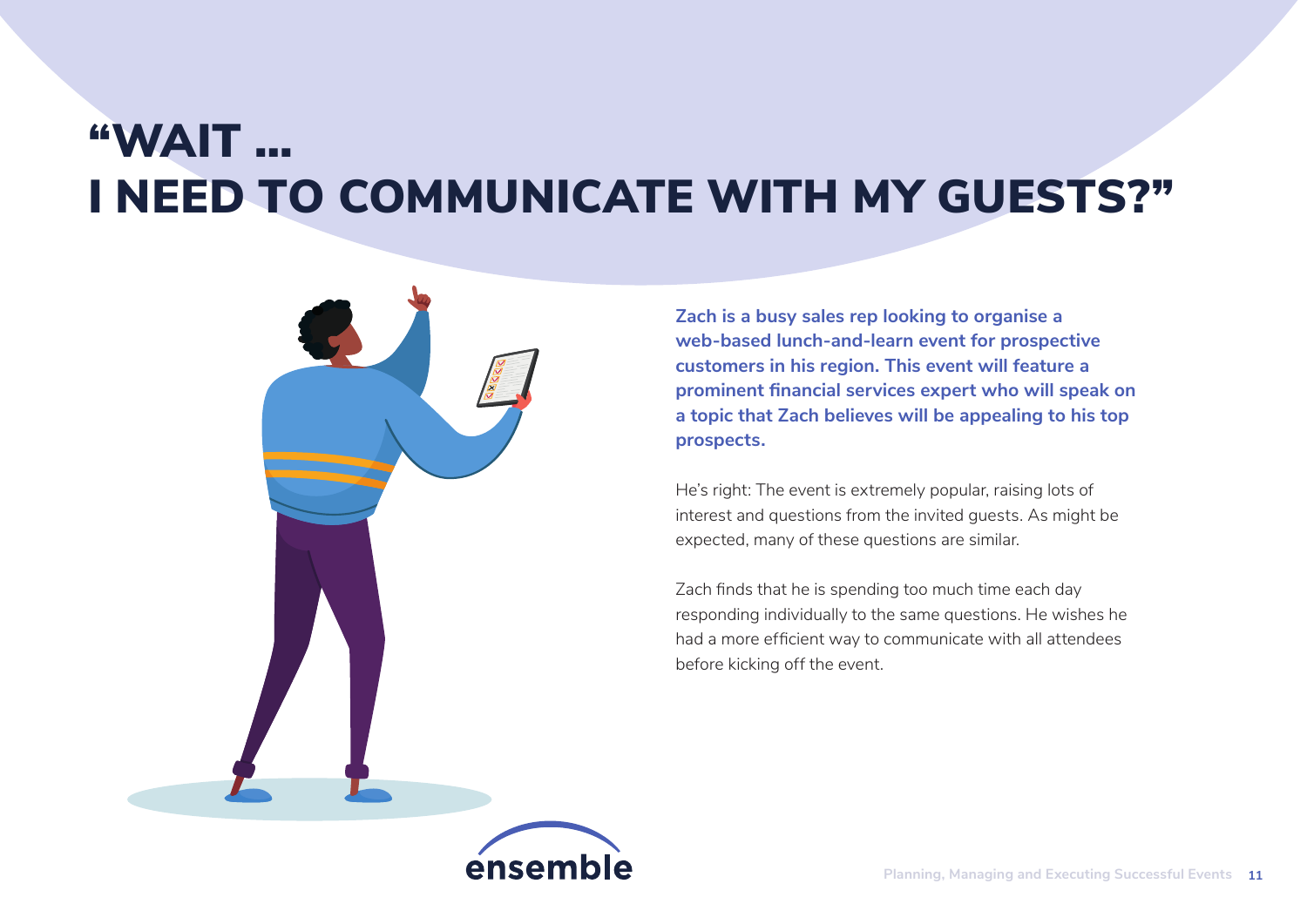### WHAT GOES INTO A SUCCESSFUL EVENT?

**There are many important steps and milestones that go into planning and executing a successful event. And often, new event owners may not know where to start if they don't have the right guidance.** 

#### **Critical steps and tasks include:**

- Creating the perfect agenda and making it available to guests and potential attendees
- Inviting guests and tracking responses and registrations
- Adding logos, colours, and other brand elements to the invitations and information website
- Developing an attractive and easy-to-use event app so guests can get up-to-date information on the event
- Managing the schedule and quickly responding to last-minute changes
- Communicating with guests before, during, and after the event
- Gaining valuable insights to get even more value from future events
- Measuring success

It's understandable that anyone new to managing an event may overlook any of these steps. But it also puts the success of the entire event at real risk.



Many first-time event planners may not know all that goes into a successful event.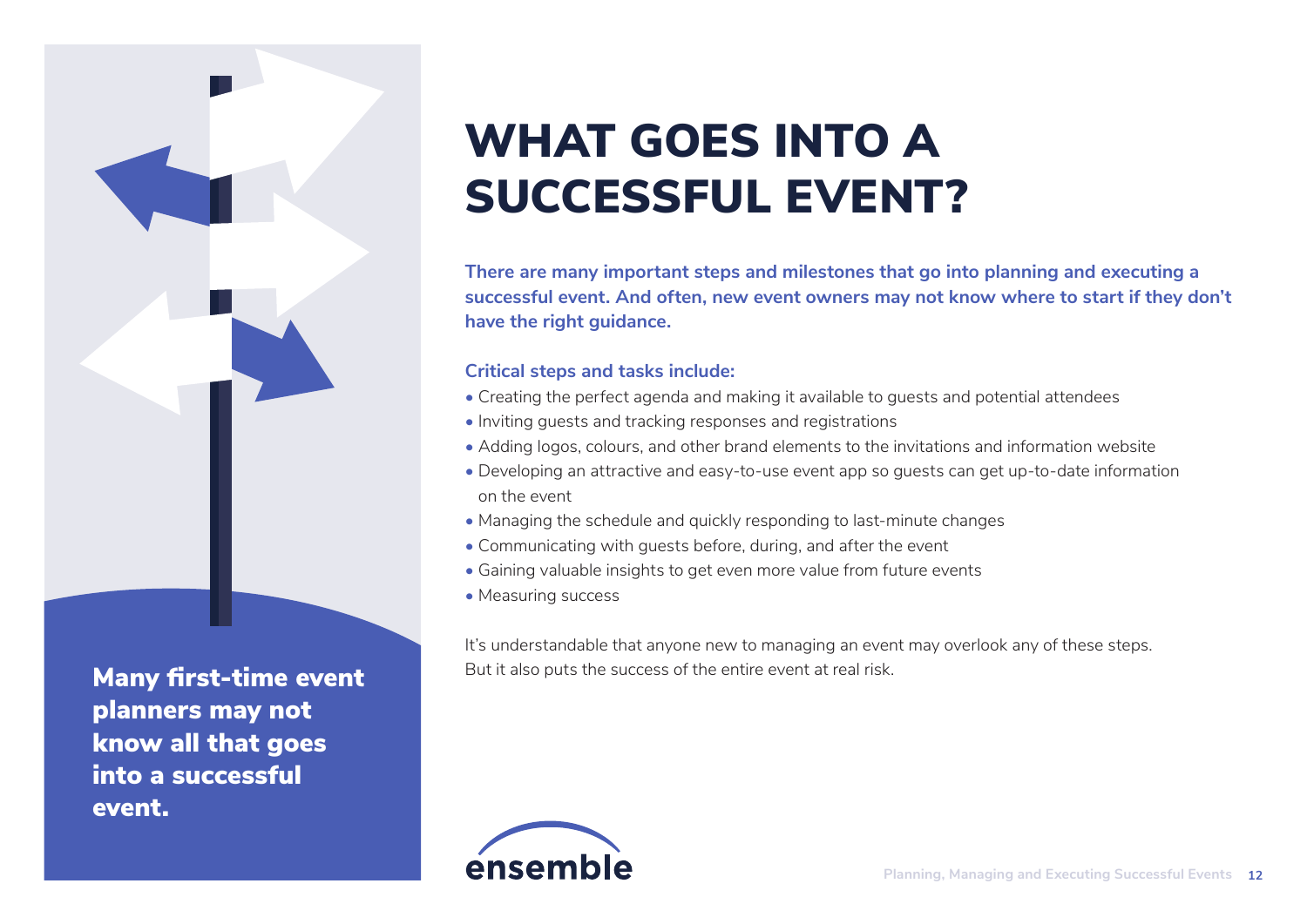### "WHAT CAN WE DO TO MAKE OUR NEXT EVENT EVEN BETTER?" "UMMM …"



**Hailey just wrapped up her company's first HR session, which is intended to be a once-a-month event to give employees information about the state of the company and key HR policies.**

She was patting herself on the back since most attendees seemed happy. But then the VP of HR asked her for specific audience feedback, and how Hailey intended to use this information to make the next events even better

Hailey had to admit that she didn't think to poll the attendees or track how many employees attended. She realised she had missed an opportunity to learn from this first session and apply valuable lessons learned to future events.

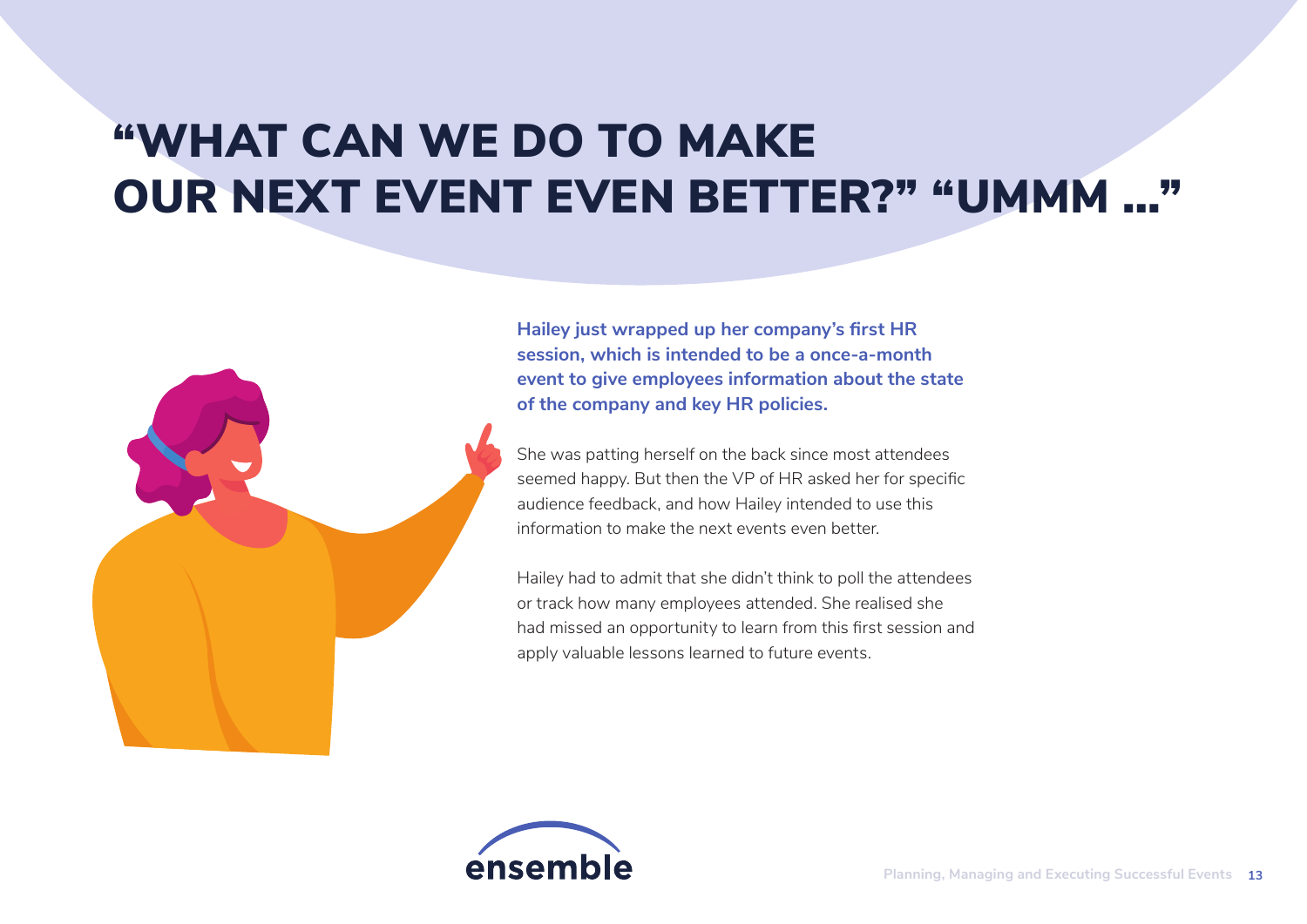### SECTION 2: TECHNOLOGY OFFERS A BETTER WAY

**Despite all the potential pitfalls facing first-time event managers, there is some good news. Event management software can walk anyone through the process to save time and effort, and to produce a much more successful event.**

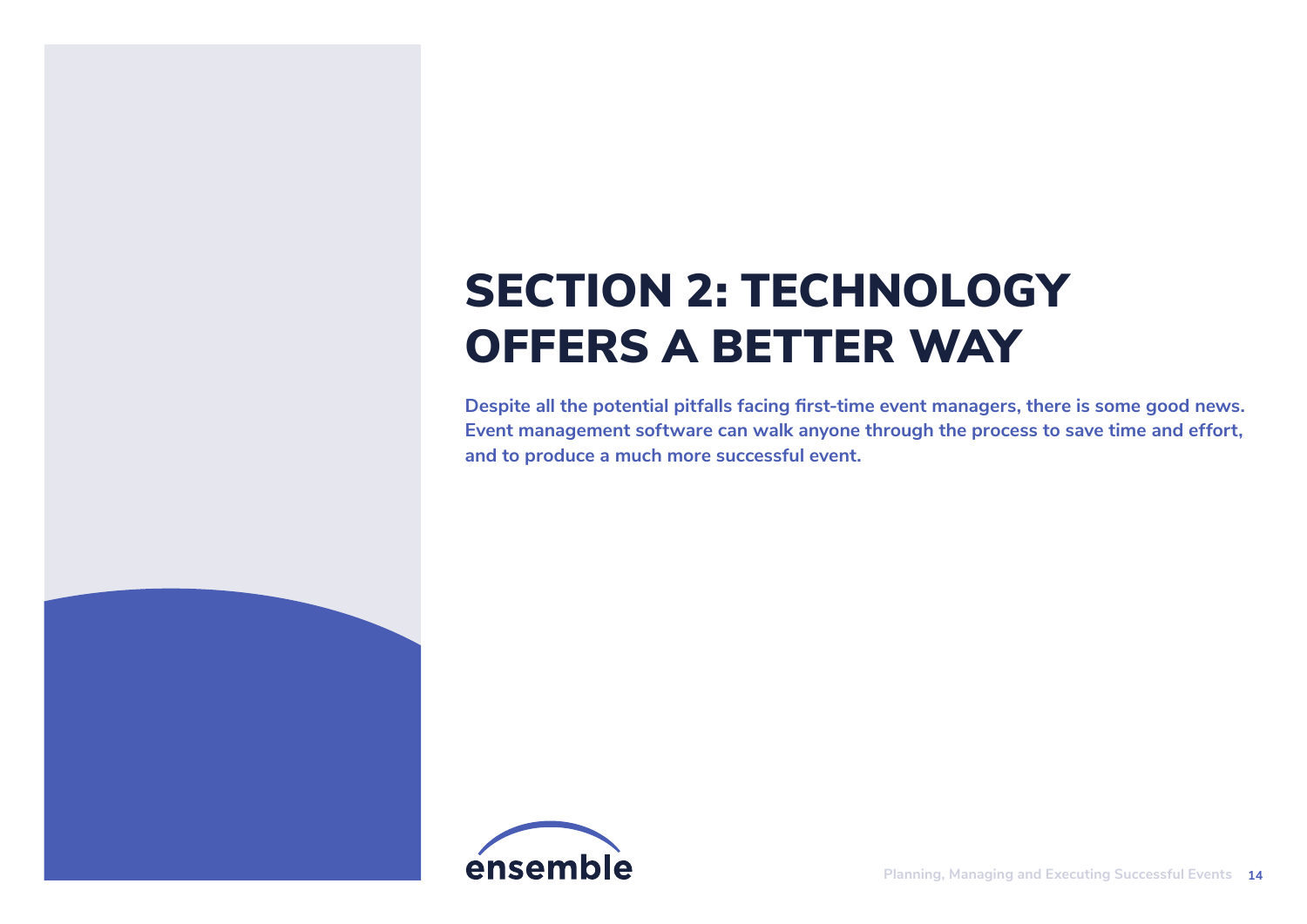

### EVENT MANAGEMENT MADE EASY - AND EFFECTIVE

#### **Now there's a better way to plan and manage events: Ensemble.**

Ensemble's intuitive event management solution lets any user create a flawless professional event in just 15 minutes - even if they've never done it before.

The Ensemble solution is the perfect tool for anyone who wants to create and manage memorable events for their group, organisation, association, or community. It's fast and easy, and has been carefully designed to deliver all the tools to produce a highly successful - highly memorable - event.

Create a flawless professional event in just 15 minutes.









**Create Manage Engage Discover**

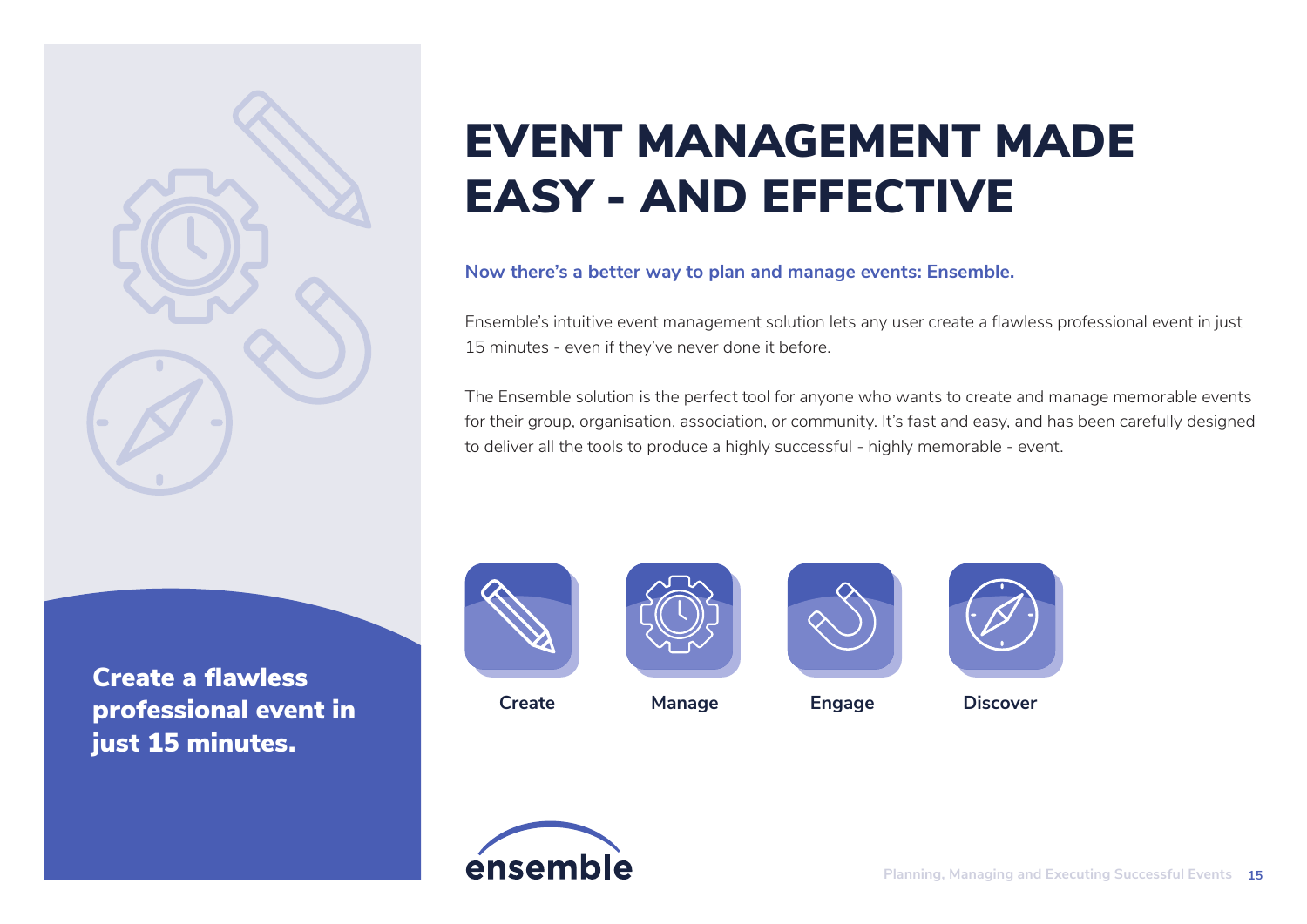

**CREATE A turbocharged head start in the right direction**



**With the Ensemble solution, users follow a simple step-by-step wizard to quickly develop the perfect event framework and make sure nothing slips through the cracks.**

In just a few minutes, users can complete a draft of the entire event agenda, create a beautiful invitation, add logos and other branding elements, and build a professional app to give attendees everything they need. Say goodbye to paper notes, Excel spreadsheets, email updates, and so many other inefficient event planning tools. Say hello to the Ensemble solution, and get ready for an event experience that will exceed all expectations.

Create a professional event in 15 minutes (or less).



**Build your event using our intuitive setup wizard or start from scratch.**

**Upload logos, customise colours, and configure your homepage layout.**



**Invite guests via an attractive email.**

**Develop the agenda, add speakers, and so much more. Launch your site and app!**

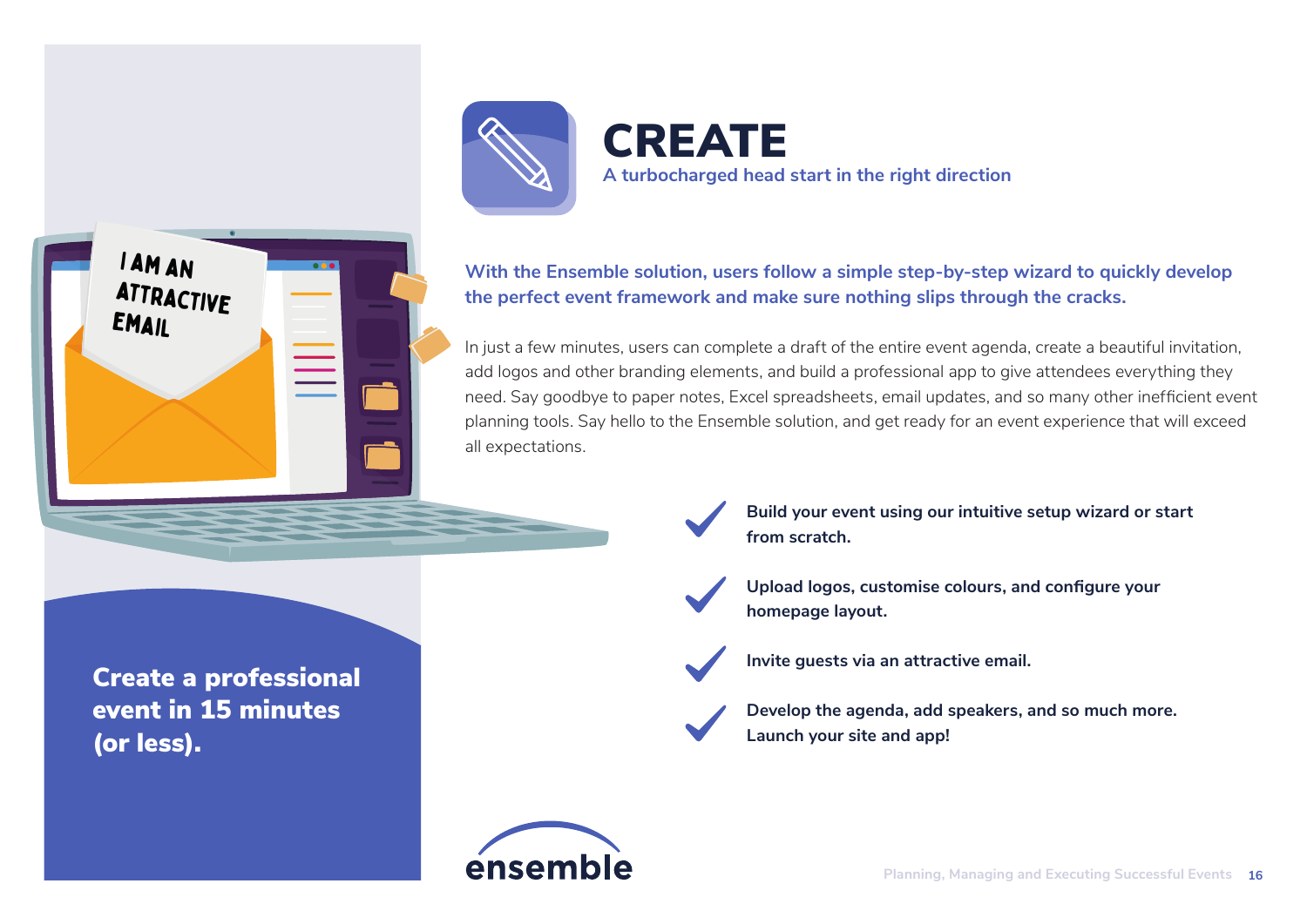

Ensemble gives you real-time visibility and control over all aspects of your event.



## MANAGE

**Execute a flawless event, without breaking a sweat**

**When it comes to planning an event, only one element is predictable: the fact that the entire process will be unpredictable. There are many details to manage, and guests, speakers, colleagues, and even the higher ups are all relying on the person in charge to know what's going on at all times.**

Ensemble lets users cut through all the chaos and manage their event with complete confidence. Ensemble delivers a centralised dashboard that gives real-time visibility and control over the event. This gives users a better way to keep track of attendee registrations, confirm speakers' participation, make last-minute updates to the agenda, and even send high priority notifications while the event is happening.

Whether users are adjusting the agenda, monitoring sign-ups for individual sessions, or providing new updates to guests, they can do it easily and all in one place. With Ensemble, inevitable changes won't drive you crazy - or upset your plans.



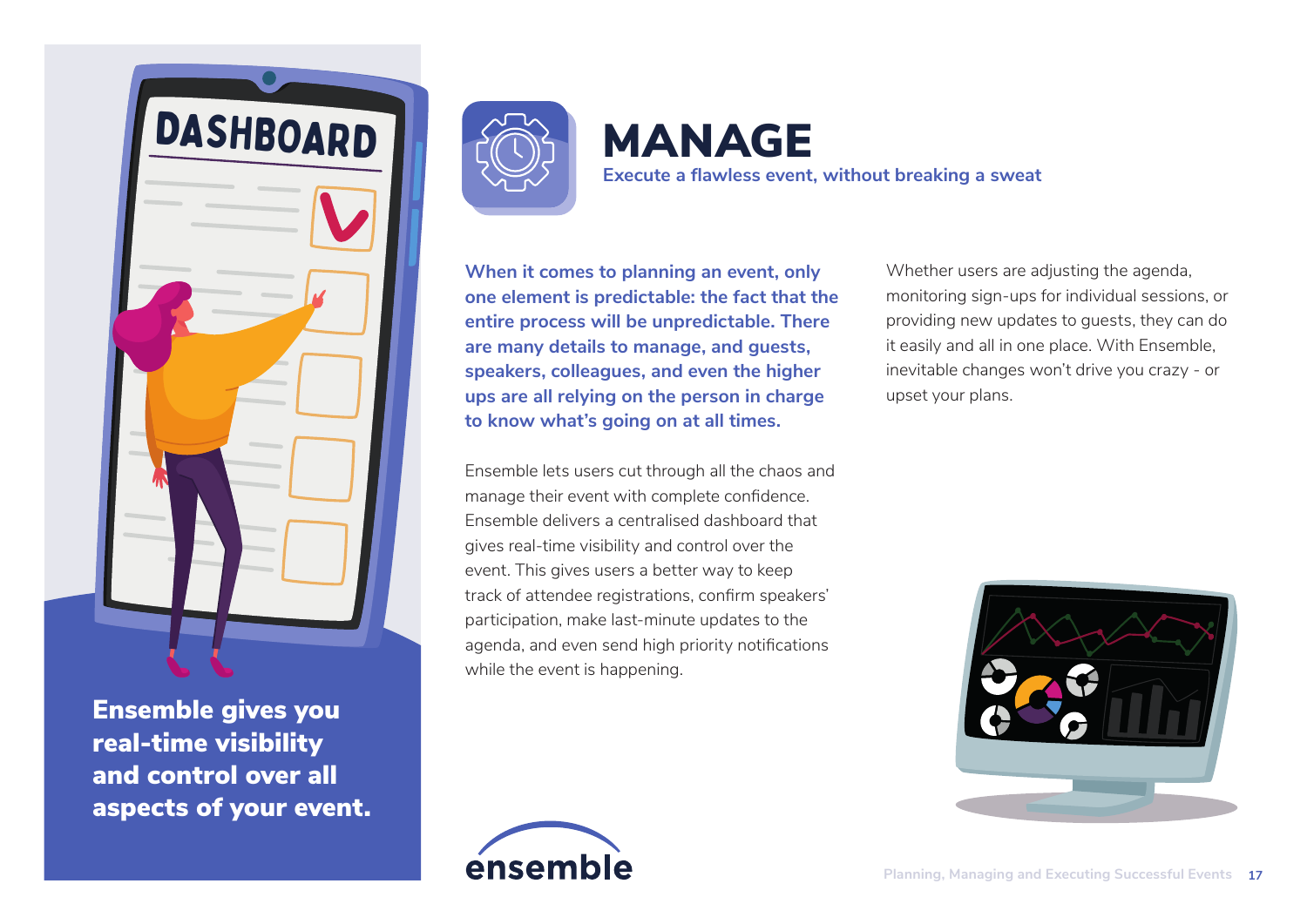

ENGAGE

**Give them all the information they need, every step of the way**

Keep guests engaged the whole way - from start to finish.



**Communicate, communicate, communicate. Keeping everyone "in the know" - at all times - is so important to making your event a success.**

With the Ensemble solution, communicating with everyone is simple. Now you can attract guests, build excitement with registered attendees, and engage with all groups before, during, and after the event. You can even ask for feedback or other suggestions to improve the next event.

At the same time, Ensemble provides the full experience that guests and attendees would expect from a professionally managed event. In just a single app, attendees can browse schedules, download tickets, manage calendars, chat with fellow participants, watch live videos, and much more.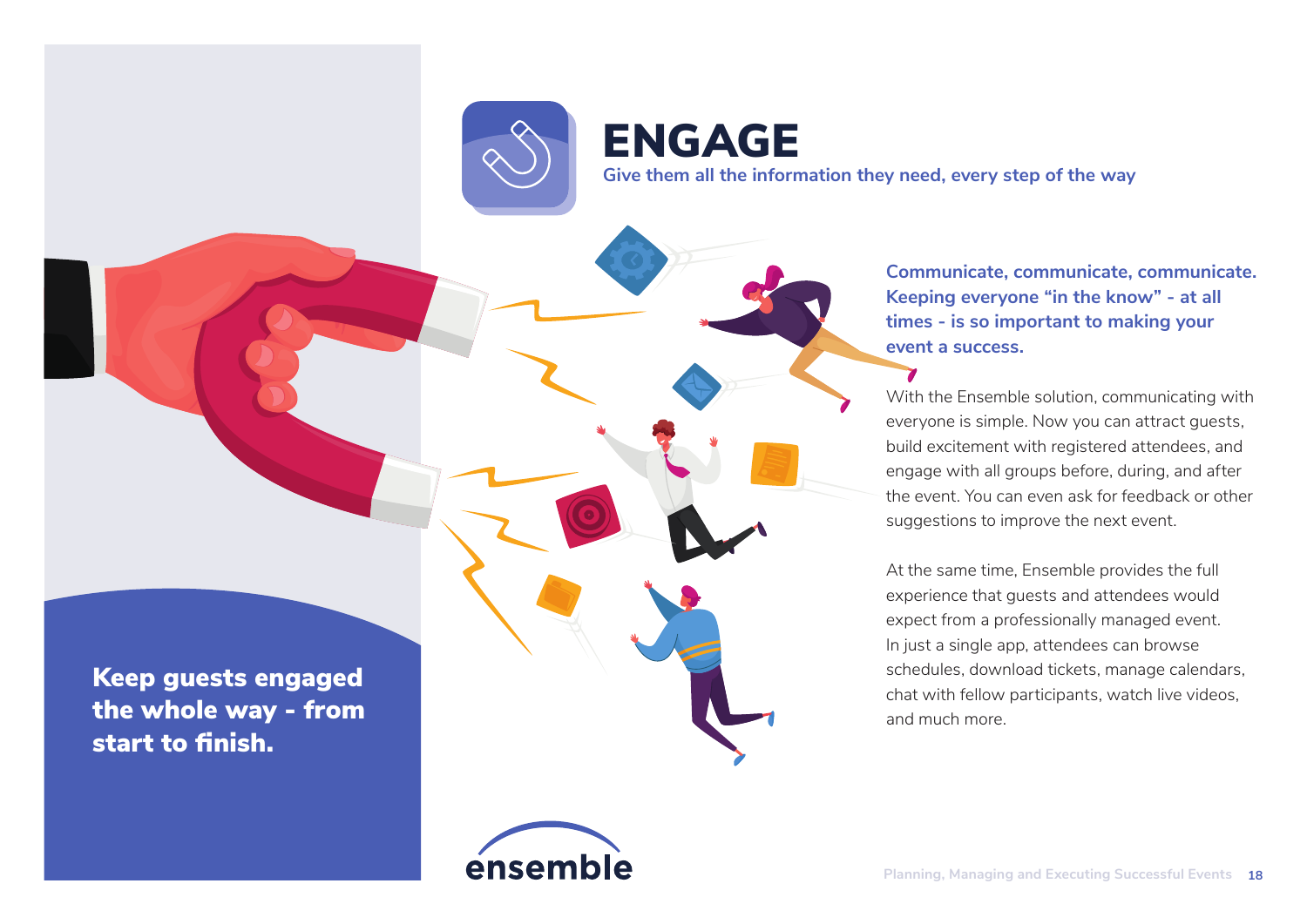

**DISCOVER Gain powerful insights to measure your success**

**Ensemble helps you make events an easy part of your toolkit and delivers the insights needed to ensure success. Whether you're looking to build a community, generate new leads, boost your brand reputation, manage a sales team, or deliver training sessions, Ensemble helps you do it better each time.**

Ensemble lets you gather useful and accurate information about your guests, via custom registration forms, post-event feedback surveys, and CRM and Google Analytics integration. This helps you personalise your event agenda, as well as your ongoing communication, to maximise the value everybody gets from each event.

ensemble

Generate reports that deliver critical insights about event performance, based on the metrics that matter to your organisation. Use data such as enter-and-exit history, session attendance and feedback scores, to see what's working and what you could improve.

success.

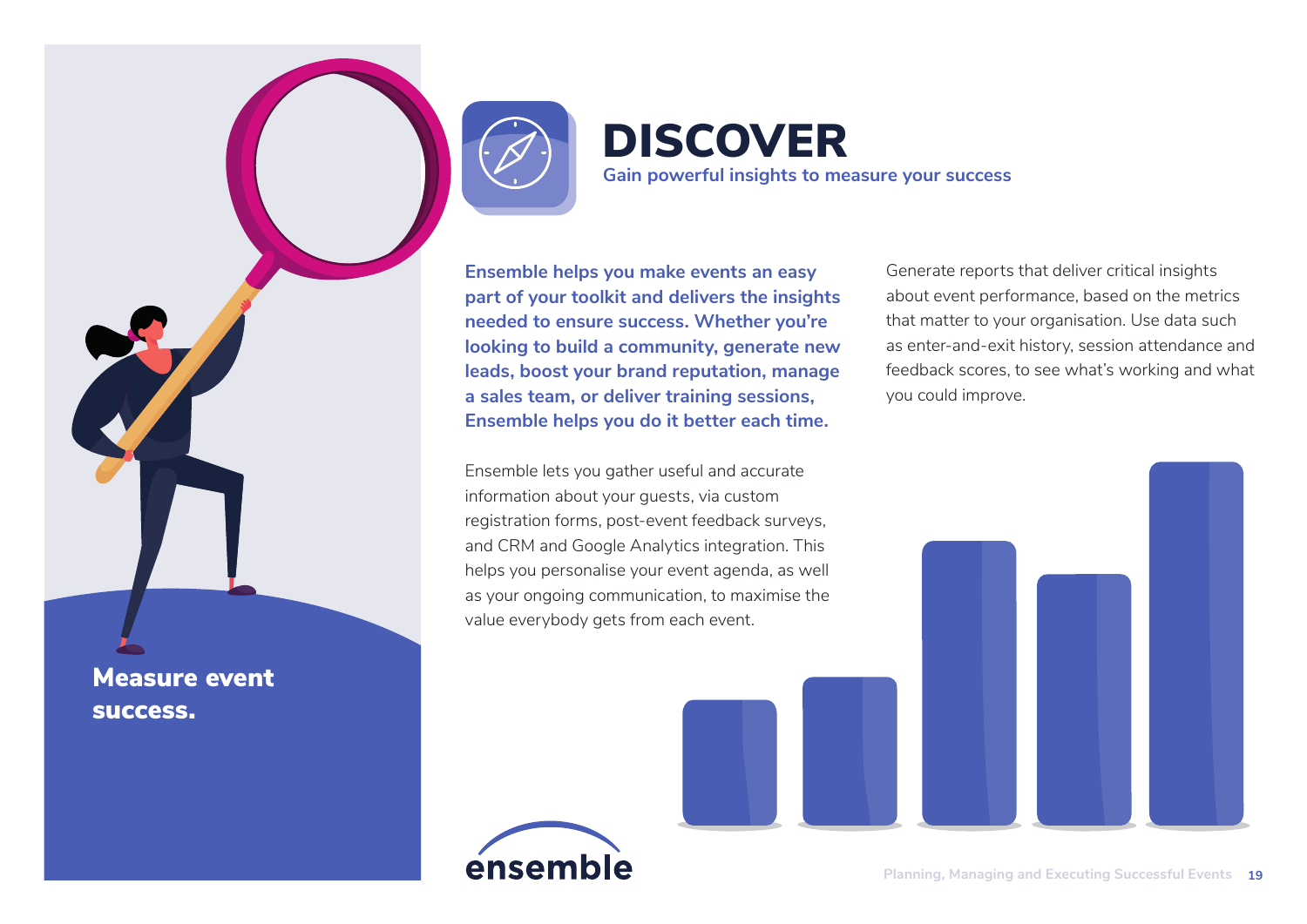### SECTION 3: MAKE THE RIGHT CHOICE, AND MAKE YOUR NEXT EVENT A SUCCESS

**Discover the power to easily create productive, successful, and memorable events. Discover all that Ensemble has to offer today.**



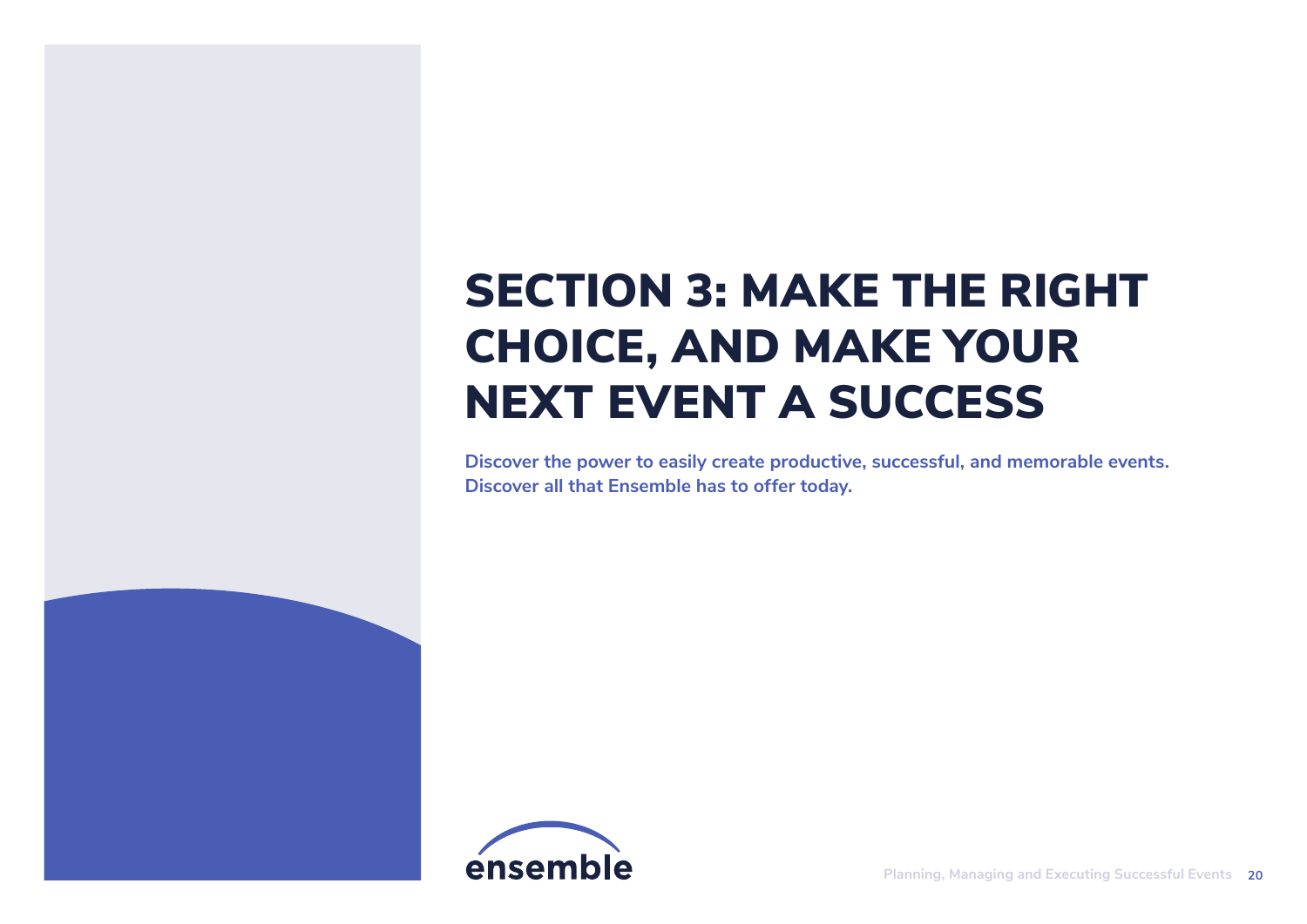### THE FUTURE OF EVENT PLANNING, DELIVERED TODAY

**Everyone deserves credit for taking on a task like managing an event. When done well, they can be very helpful no matter your organisation's goals. But knowing how to pull off a successful event isn't always clear, especially if you haven't done it before, or if you attempt to manage the process with sticky notes, email, and spreadsheets.** 

At best, this approach is time-consuming and inefficient and will take valuable time and effort away from your "real job." At worst, errors, missteps, and simply not knowing what you don't know can lead to negative outcomes: unhappy guests, wasted budget, and a lessthan-successful event that represents a wasted opportunity and hurts you and your organisation's reputation.

There's an old saying, "hope is not an effective business strategy," which in many ways, sounds like a cautionary tale for those planning their first event. Now the Ensemble app eliminates the risk of anything that could go wrong and empowers any user to quickly, efficiently, and effectively plan a successful event.

**Save time, increase productivity and rest assured your event will be a success with Ensemble.**

#### **START USING ENSEMBLE**

Eliminate risk and empower users to plan a successful event.

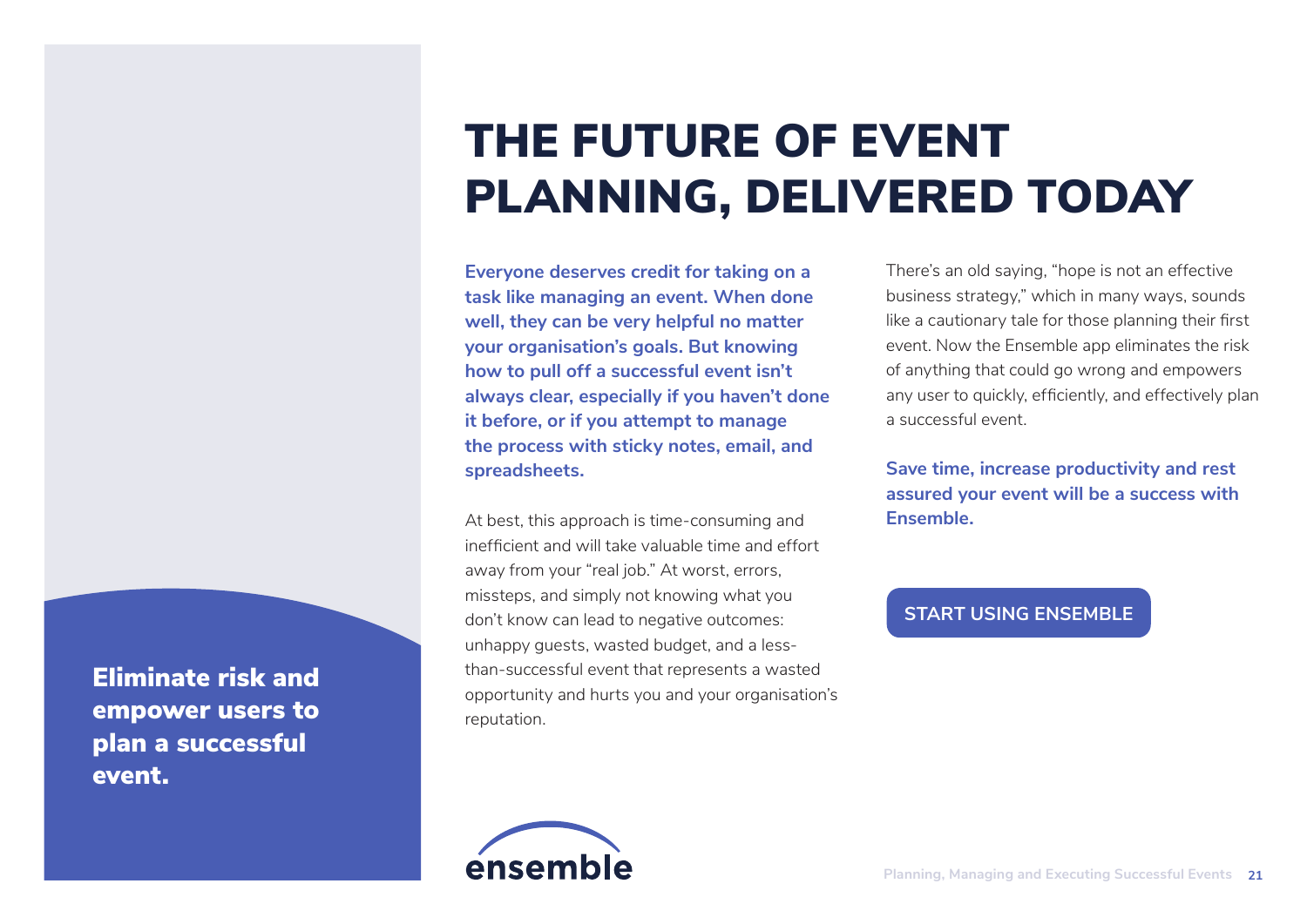### ABOUT ENSEMBLE

The Ensemble event management solution helps anyone in an organisation create and manage successful and memorable events, even if it's their very first time. Marketing managers, sales administrators, HR professionals, fundraisers, and community members, for example, can easily host high-quality customer seminars, sales meetings, training sessions, educational workshops, charitable events, or team gatherings.

Instead of struggling to manage events using email, spreadsheets, and paper documents, Ensemble users keep all relevant information readily accessible in a single place. Affordable and easy to learn and use, Ensemble manages all elements required for a successful event, from organising an agenda, engaging attendees, and managing logistics, to reporting and analysing results.

Ensemble can help with online, in-person, or hybrid events, and expert guidance is readily accessible.

Ensemble is built and supported by a global team of software experts, with proven success in delivering software-as-a-service solutions for organisations. The system is now available in The Netherlands and the United Kingdom.

**For more information, visit ensembleapp.com.**

The Ensemble event management solution helps anyone, even if it's their very first time.